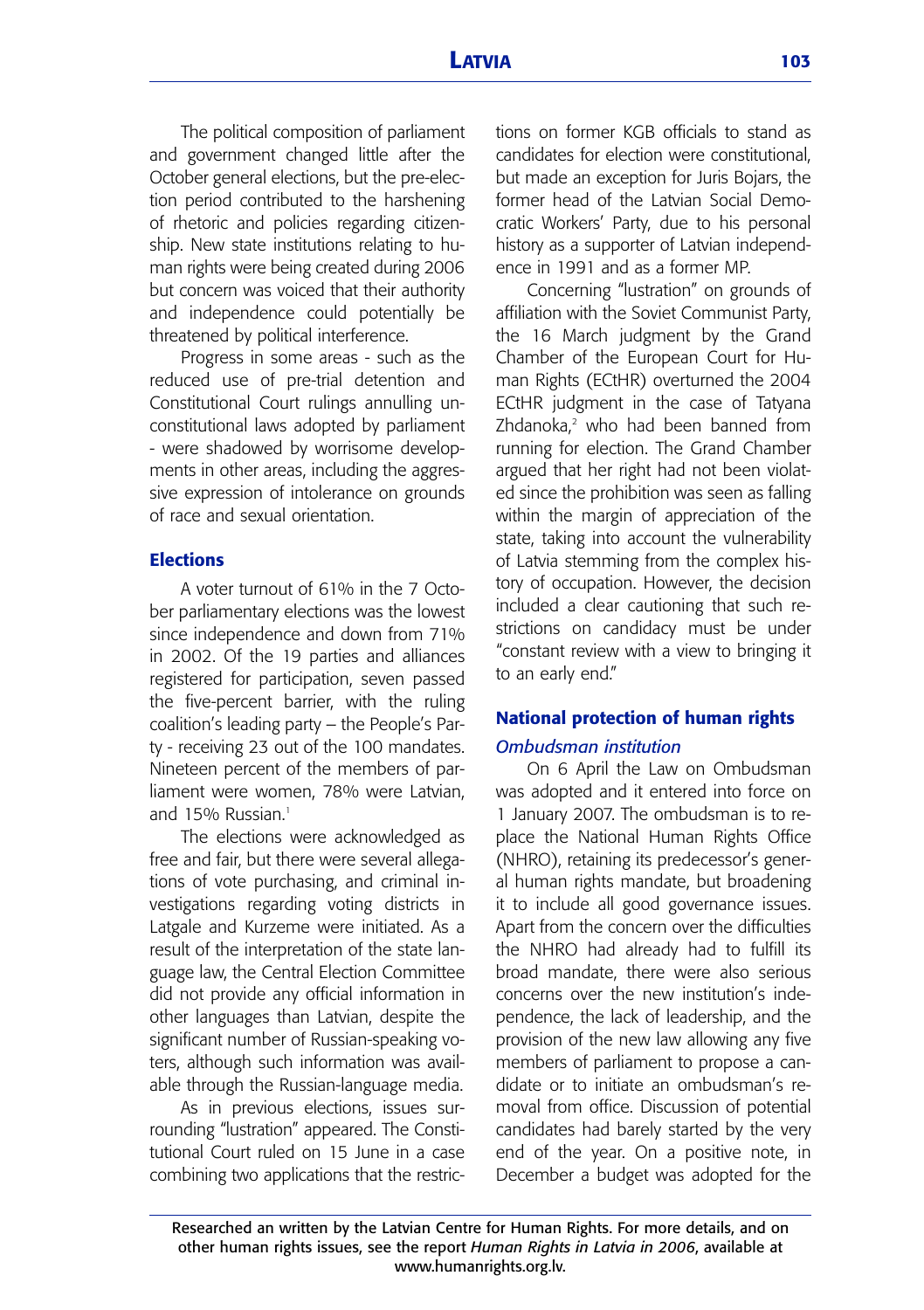ombudsman's office that was almost quadrupling the budget of the NHRO.

On 14 December, the parliament approved three Constitutional Court judges, who had been skeptically received by experts and were not recommended for approval by the legal committee, thus adding concerns over the future independence of this court.

## **Ill-treatment and other police misconduct**

The year 2006 saw the first case of significant compensation being paid for police mistreatment.

◆ On 9 October, the Civil Law Chamber of the Supreme Court ordered the State Police to pay 4,427 Lats (EUR 6,500) in medical costs to an individual who was beaten up by a police officer in Daugavpils in 1995. The police officer had been sentenced to three years' imprisonment in 2003.

There were several reports on police misconduct and corruption, and an attempt at a cover-up by senior police authorities which came to light in July.

◆ On 22 March, a Balvi criminal police inspector, driving under the influence of alcohol, hit an 18-year-old youth who later died of his injuries. Several Balvi police officers, including police chief, attempted to cover up the drunk driving by having another officer provide the required blood test. Disciplinary proceedings were initiated against six officers, out of whom one was dismissed while the chief was demoted and transferred to another policing district. Three police officers received warnings. In addition, the parliament in December dismissed the Balvi District Court judge who knew that evidence had been falsified but had failed to react adequately.

### **Freedom of assembly**

Violations of the right to peaceful assembly remained frequent throughout 2006. While, in contrast to the previous years, hardly any protests were staged on ethnic minority issues, the planned "Riga Pride 2006" gay event triggered controversy.

The Riga municipality refused to issue a permit for "Riga Pride" scheduled for 22 July, a decision upheld by the Administrative District Court that cited security concerns based on classified information. The court's decision was appealed and is due for review in 2007.

Twenty opposition parliamentarians successfully challenged in the Constitutional Court's several restrictive amendments to the 2005 law on meetings, marches and pickets. On 23 November, the court declared several provisions on the amendments unconstitutional, including the requirement to apply for a permit, and supported instead a system of simple notification. In addition, the court ruled as unconstitutional the 50 meter distance prescribed to official buildings; the requirement of the organizers of an event to produce a contract for having hired security guards before applying for a permit; and the time limits for the municipality to prohibit an event. The court provided time until June 2007 to amend legislation.

#### **Citizenship**

More than 120,000 persons have become Latvian citizens through naturalization since the process became possible in 1995, yet over 400,000 (about 18% of the population) remained "non-citizens" in 2006. All of them were former Soviet citizens who were permanent residents of Latvia. The number of naturalization applications (10,581) almost halved in 2006 as compared to the pervious years.

By law, children born to non-citizen parents after 21 August 1991 in Latvia have since 1998 the right to be registered as citizens, but the low number of registration remained a problem. Out of some 15,000 children eligible for citizenship only 6,000 had been registered as citizens.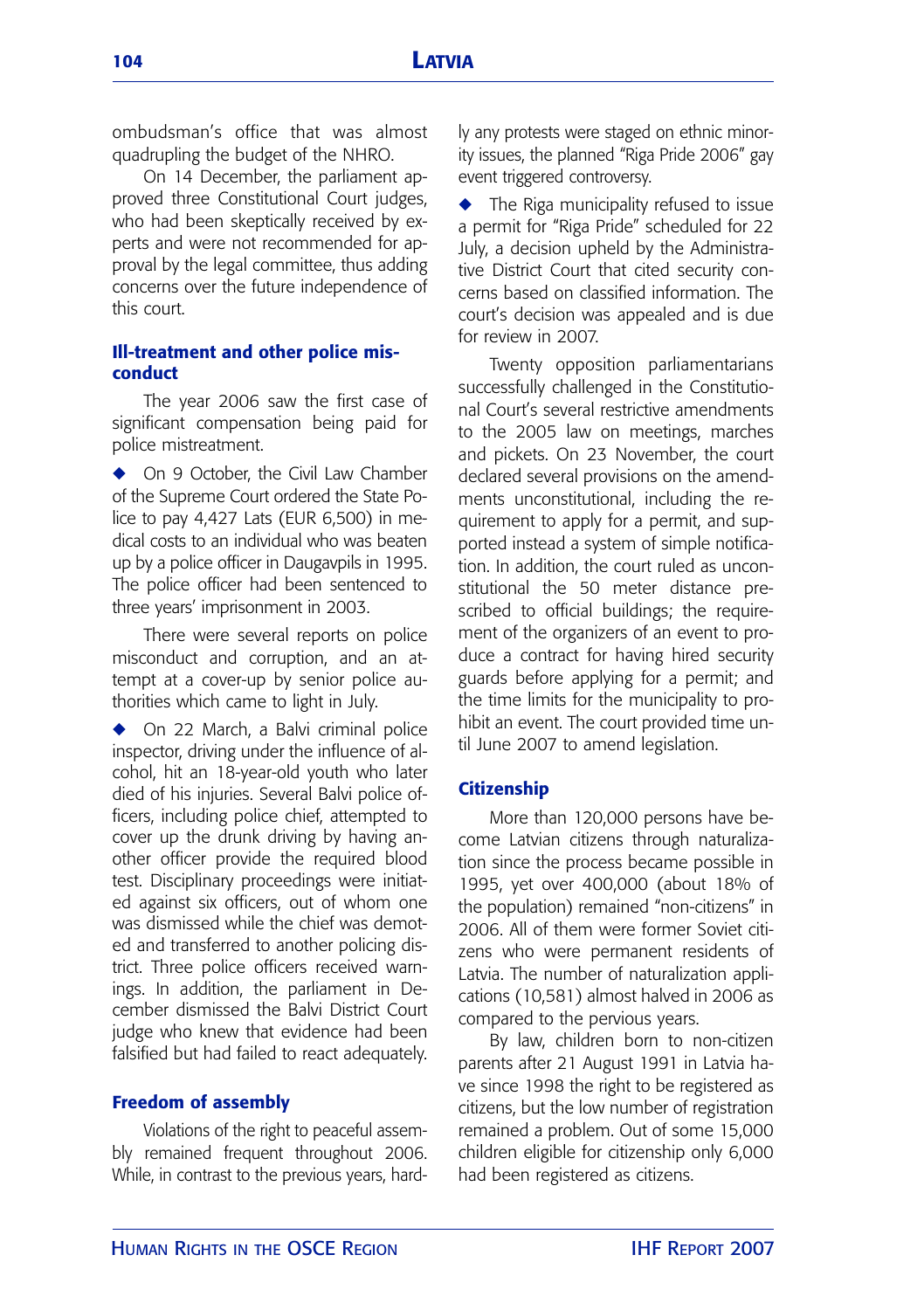The negative political atmosphere toward naturalization especially in the preelection nationalist rhetoric contributed to lacking interest in naturalization. It took concrete form in the nationalist party Fatherland and Freedom proposal for a new citizenship law. The bill foresaw a suspension of the naturalization process and prescribed that persons who had arrived to Latvia during Soviet occupation could only become citizens through individual parliamentary decision, and only if married to a Latvian citizen, or could obtain citizenship for special merit or other specific circumstances. More stringent demands on language proficiency and loyalty proof were also planned. Although the bill was voted down in parliament twice, the heated rhetoric on lack of loyalty of naturalized citizens contributed to an atmosphere not conducive to the promotion of naturalization.<sup>3</sup>

There were also calls for a stricter approach in the naturalization procedures. New rules on naturalization were proposed in July by the Justice Ministry, with more stringent Latvian language requirements and with a provision prescribing that an application be discarded if the applicant failed to pass the tests three times; a new application could not be made for one year. The proposed law was accepted for review in committees by parliament on 8 June.

◆ The case of Juris Petropavlovskis continued in 2006. Petropavlovskis, a minority education reform activist, had been denied citizenship in 2004 by the Cabinet of Ministers on grounds of disloyalty to the Latvian state despite having fulfilled all naturalization requirements. The Administrative District Court in 2005 rejected the case saying it was "political," not administrative. Both an administrative regional court (on 13 February 2006) and the Senate Administrative Department upheld the 2004 decision not to grant citizenship. Juris Petropavlovskis filed a case with the ECtHR in December.

## *EU Directive*

The EU Directive 2003/109/EC on long-term residents of third country nationals, which entered into force on 23 January, and which is to apply to Latvian non-citizens as well as to migrants who are citizens of non-EU countries, was transposed into Latvian law.

After being adopted in a third reading on 25 May, President Vike-Freiberga returned the law for review in parliament, stating the need to consider separating demands put on non-citizens and citizens of third countries in order to qualify for the EU permanent resident status. The new law required proof of permanent residence, language proficiency and legal income from all applicants: however, noncitizens were by definition already permanent residents of Latvia. Despite the president's intervention, the law was re-adopted without changes on 22 June.

## **Discrimination, racism and hate crimes**

## *Discrimination*

By the end of 2006 the EU Racial Equality Directive 2000/43/EC was still not fully transposed into national law. On 21 September the parliament finally adopted amendments to the labour law relating to the EU Employment Directive 2000/78/EC, explicitly including sexual orientation among the prohibited grounds for discrimination. However, the amendments were passed only after the president had returned the previously adopted amendments for review. Latvia's First Party parliamentarians had successfully blocked the adoption procedure with a rampantly homophobic speech in parliament.

Case law on discrimination developed in 2006, and the first case of discrimination in employment on grounds of ethnicity was decided in favor of the plaintiff, a Roma woman, in a court in Jelgava, awarding her 1,000 Lats (EUR 1,435) compen-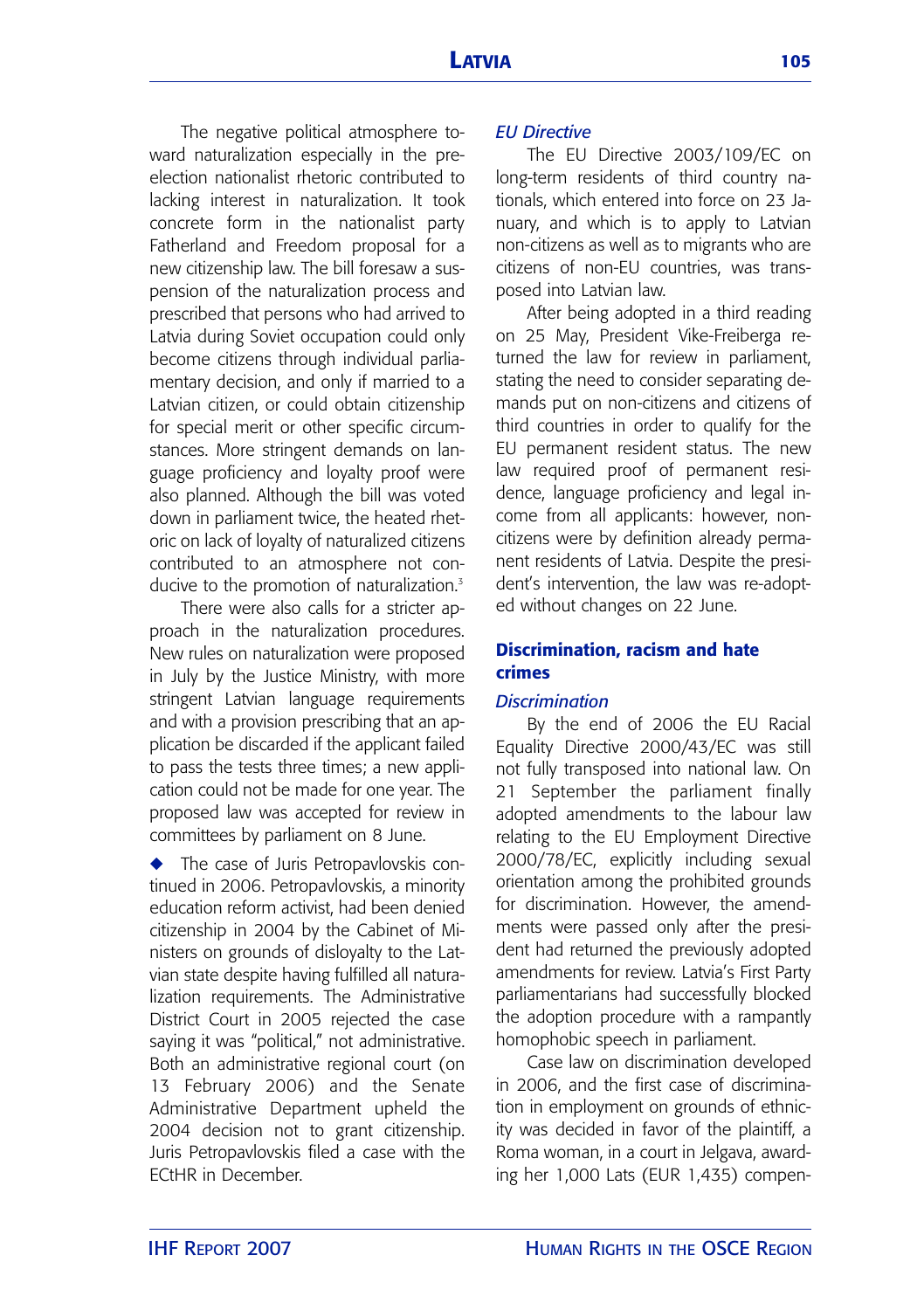sation to be paid by the enterprise for not hiring her, referring to her "accent" in the Latvian language. The defendant appealed but lost the case after not showing up to the hearing for a second time. The plaintiff was represented by the NHRO.

On the other hand, the first reversals of discrimination cases were also developing: the first employment discrimination case on grounds of sexual orientation, won by the plaintiff against a prospective employer in 2005, was quashed in the second instance, and a further appeal on procedural grounds was not admitted by the Supreme Court Civil Department.

### *Hate crimes*

Several incidents of racist violence in Old Town of Riga continued to be reported by the media, while police seemed to struggle to develop the capacity to handle such cases.

Fourteen cases were initiated under section 78 of the criminal law (incitement to hatred based on race and national origin or ethnicity) by the security police, most of which concerned hate speech on the internet, but also in print media. There were also attempts to prosecute violent incidents under this section so as to counter criticism for having classified incidents as mere cases of hooliganism. However, in a surprise development on 12 October, the parliament added to section 48 of the criminal law racist motivation as an aggravating factor. This amendment should pave the way for a clearer division between incitement to hatred and violent hate crimes.

Meanwhile, other amendments to the criminal law section 78 were also under preparation by the Justice Ministry as a reaction to passive police response to protect the participants of "Riga Pride" side events. Rhetoric targeted against sexual minorities before and during the event was intense and to a large extent fuelled by certain politicians. However, illustrating the lack of serious concern and coordination of initiatives, in November, different amendments to this criminal law section were passed in a first reading, leaving the question open of what type of hate crime legislation will ultimately be adopted.

## **SOURCES FOR FURTHER INFORMATION:**

➧ Latvian Centre for Human Rights, at www.humanrights.org.lv

### *Other organizations:*

➧ Ombudsman's Office, at www.vcb.lv

### *Publications:*

- ➧ Latvian Centre for Human Rights, *Human Rights in Latvia in 2006*, at www.humanrights.org.lv
- ➧ Latvian Centre for Human Rights, *Monitoring Report on Closed institutions in Latvia*, 2006, at www.humanrights.org.lv
- ➧ Latvian Centre for Human Rights, *Human Rights in Mental Health Care in Baltic Countries*, 2006, at www.humanrights.org.lv
- ➧ Latvian Centre for Human Rights, *Independent Detention Monitoring in Latvia*, 2006, at www.humanrights.org.lv